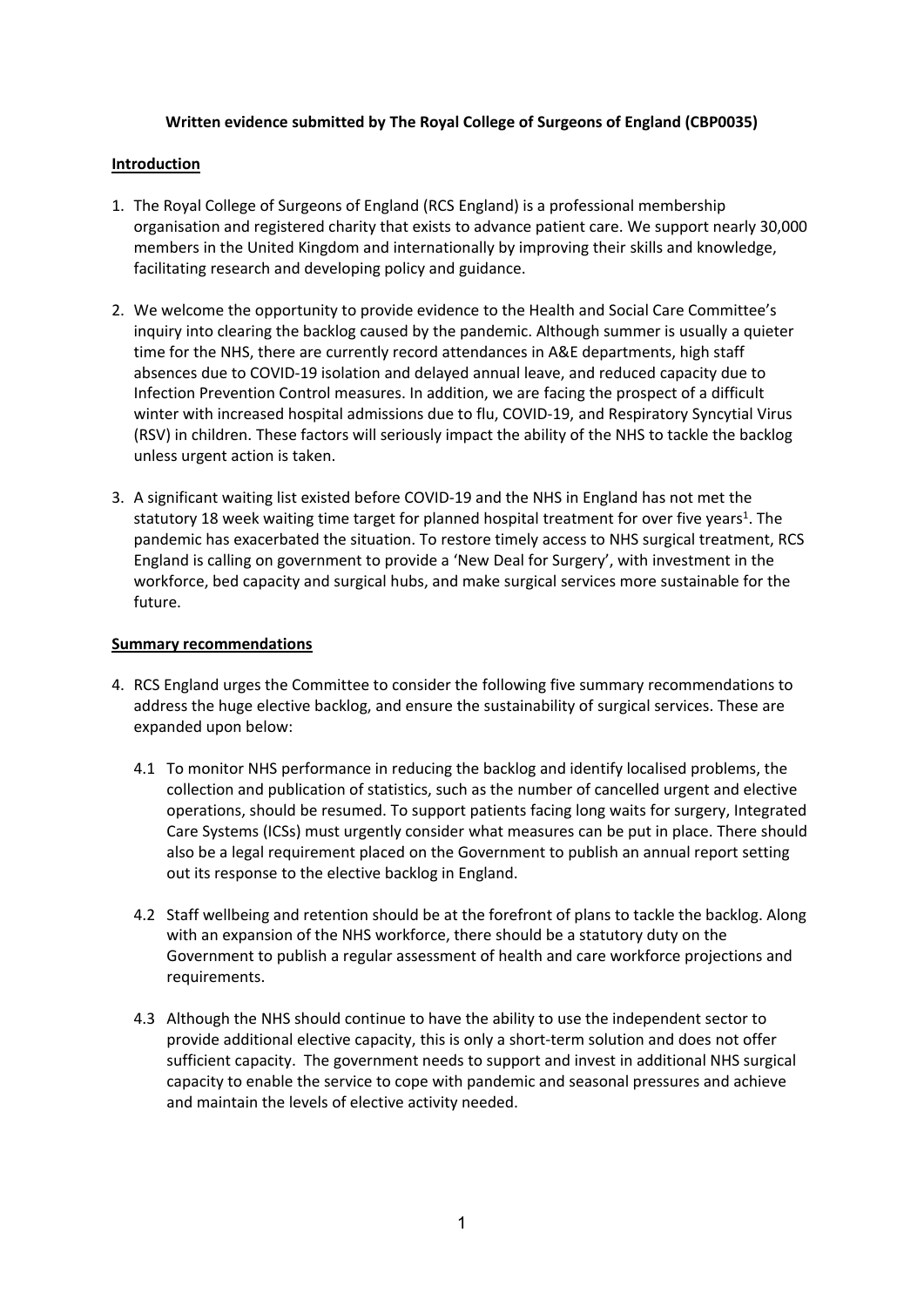- 4.4 The £1bn annual 'Elective Recovery Fund' for England should be continued for a further five years. In addition, substantial investment is needed to increase the number of doctors and hospital beds, in line with the OECD average.
- 4.5 During the pandemic, COVID-light surgical hubs have provided vital extra capacity to enable the continuation of elective surgery. We urge the Committee to recommend the surgical hub model be adopted across England for appropriate specialties, such as orthopaedics and cancer.

# **Size of the backlog and pent-up demand for elective surgery**

- 5. The COVID-19 pandemic has had a devastating impact on NHS surgical services in England. All elective (planned) surgery was cancelled in the first wave and many surgical teams were redeployed to help treat COVID-19 patients. Latest figures show the largest ever recorded NHS waiting list in England of 5.45 million people, over a million more than in February 2020 before the pandemic hit. The number of patients waiting over a year for treatment has increased sharply with 304,803 people waiting over a year for elective treatment in June 2021, compared to 1,613 people waiting pre-pandemic in February 2020. <sup>2</sup>
- 6. We welcomed NHS England's recent decision to publish data for patients waiting up to two years for treatment. However the figures are concerning, with 5,727 waiting over two years for treatment in June 2021, a 46% increase on the previous month when 3,927 people were waiting. This included 1,229 people on the list for trauma and orthopaedics procedures (e.g. hip and knee operations), 695 for general surgery (e.g. gallbladder and hernia operations) and 603 for ear, nose and throat (ENT) surgery. These 'non-urgent' operations are essential for people's mobility, quality of life and ability to work.
- 7. The collection and publication of some statistics, including the number of cancelled urgent and elective operations, was suspended during the pandemic to release capacity across the NHS to support the response. Although there are still over 7,000 patients in hospital with COVID-19, the service is managing in some areas to return to pre-pandemic levels of activity. Same-day cancellations are an indication of local issues that warrant investigation, and they are an important indicator of the experience of patients on the waiting list. It is critical therefore that real-time data collection now resumes, and that cancellation statistics are reported and monitored, to support the recovery of services through robust statistical information.
- 8. RCS England shares the Committee's concerns over pent-up demand for elective surgery from people who have not yet come forward or who have not yet been referred for hospital treatment. A recent forecast from the Institute of Fiscal Studies (IFS)<sup>3</sup> suggests in a 'worst case scenario', waiting lists could rise to 14 million by the autumn of 2022 and then continue to climb, as the number of those joining the waiting list continues to exceed the number being treated. In their most 'optimistic scenario', the number of people waiting for treatment would rise to over 9 million next year, and only return to pre-pandemic levels in 2025. The IFS has proposed that these figures are dependent on what happens to NHS capacity for non-COVID treatment over the coming years, so it is imperative that the Government takes action to expand both workforce and bed capacity.
- 9. Behind the monthly waiting time statistics are people waiting patiently for operations, but suffering. Some are in pain or psychological distress and delays to treatment can affect their ability to work, resulting in financial hardship. This contributes to an overwhelmingly negative picture of life, described as life "on hold" or being left in a "no man's land".<sup>4</sup> Prolonged waits for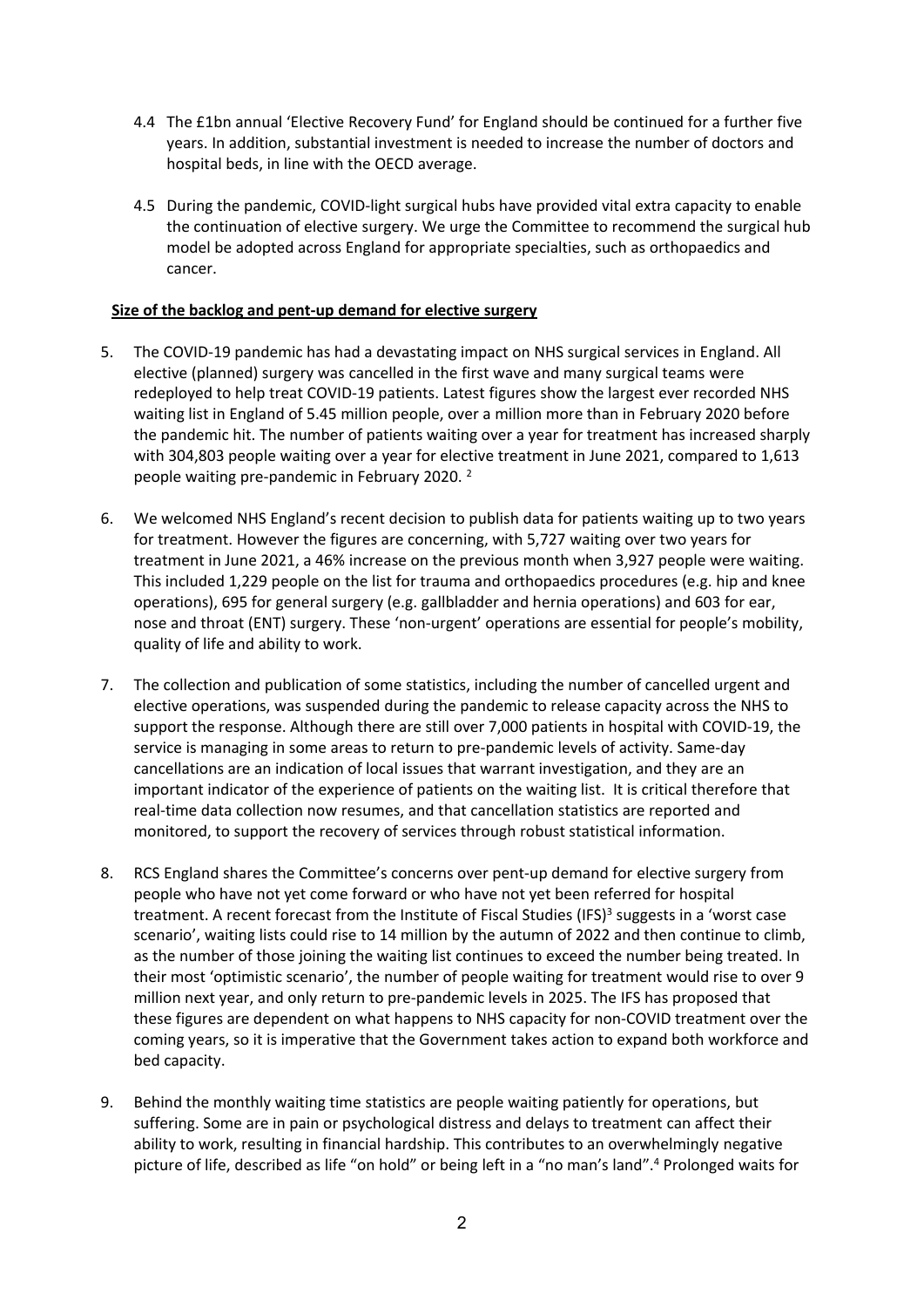surgery risk further deterioration in a patient's condition, which can mean more complex surgery later being required. Sadly there will be some instances where patients die while waiting for a procedure. The College urges Integrated Care Systems (ICSs) to consider how to support patients to maintain their physical and mental health while waiting for surgery. As the Centre for Perioperative Care has suggested, turning waiting lists into 'preparation lists' would help to ensure that patients are ready for their operations, which has been shown to help reduce the risk of complications and length of hospital stay following the procedure.

10. To ensure there is concerted action on this challenge, RCS England is calling on the Government to lay a report before Parliament on an annual basis setting out its response to the elective backlog in England. This should include key actions to alleviate the impact on those patients waiting a long time for treatment.

#### **NHS workforce pressures impacting on the backlog**

- 11. The pandemic has put NHS staff under huge pressure and seriously impacted their psychological wellbeing. The exhaustion of working in PPE, re-deployment, cancelled leave and the emotional impact of COVID-19 has taken its toll. Many anaesthetists and nurses, who play a key role in the surgical team, have flagged the need for rest and recuperation after being redeployed to help treat COVID-19 patients.
- 12. Prior to COVID-19, the NHS workforce faced a perfect storm of consultants choosing to retire earlier, a significant proportion approaching retirement age and a growing trend of younger doctors walking away from a career in the NHS. Persistent staff vacancies put additional strain on NHS services and teams. As part of the Academy of Medical Royal Colleges, we wrote to the Prime Minister to highlight the risk these vacancies present.<sup>5</sup> Inadequate staffing has led to overworking and low morale, with doctors reducing their hours or outright leaving the medical profession. Staff wellbeing and retention are crucial to the success of any plans for catching up with the backlog and continuing to deliver safe patient care.
- 13. An expansion of the NHS workforce would help to alleviate these pressures. Figures from the OECD show that England has the second lowest number of doctors among leading European nations, relative to its population, with just 2.8 doctors per 1000 population against the average of 3.5.<sup>6</sup> We are also concerned by the Health Foundation's analysis that nursing is the most significant workforce shortage area in the NHS and represents a 'major long-term and growing problem'.<sup>7</sup>
- 14. Surgical training has been severely affected by the pandemic. Many trainees have been redeployed away from their chosen specialism of surgery, to help on COVID-19 wards. Additionally, the reduction in levels of elective surgery has impacted on the amount of experience trainees have had in outpatient clinics, theatre, ward work and multidisciplinary meetings. Surgery is a specialism that depends on large amounts of practical experience, and surgical trainees who already have both a medical degree and several years' experience working in the NHS play a key and often leading role in NHS operations. Worryingly, trainee logbooks show a 50% reduction in operations from 2019 to 2020 with trainees as the primary operating surgeon. <sup>8</sup> Over the coming months and years, every opportunity must be taken to free trainees from non-essential administrative work, and ensure job planning supports increased theatre time that speeds up training and supports trainees on their career path to becoming consultants. This would enhance morale and help the NHS retain trainees who are essential members of surgical teams that are working to address the backlog.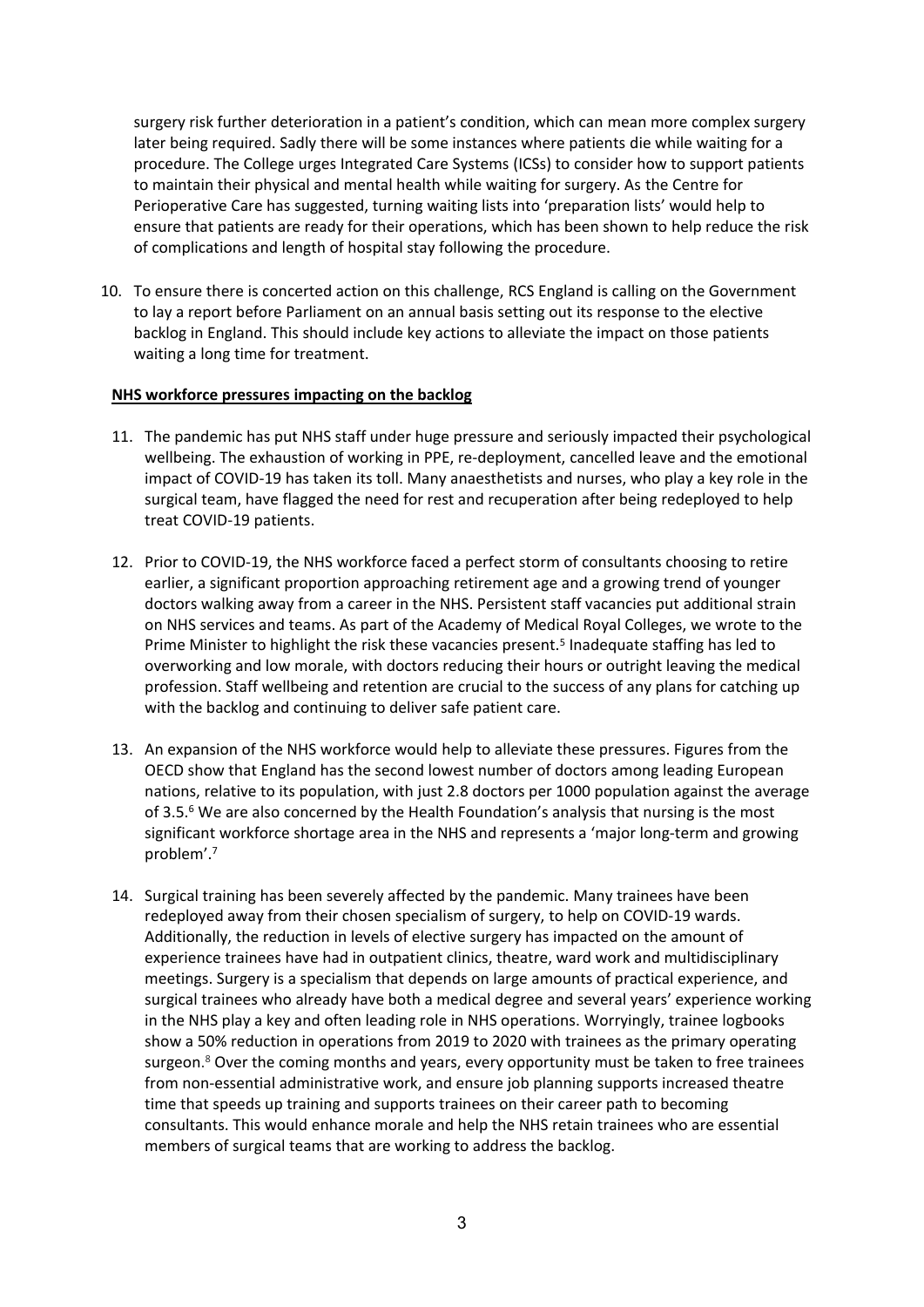15. Improved workforce planning is critical to increasing the number of operations that can be carried out in the coming years. Without it, planned surgery is likely to continue to be affected during periods of pressure, and the waiting list will continue to mount. RCS England has joined with other Medical Royal Colleges in recommending that forthcoming NHS legislation includes a statutory duty for government to undertake an independently verified assessment of future health, social care and public health workforce numbers, based on the projected health and care needs of the population.

## **NHS bed capacity to deal with the backlog**

- 16. The NHS has periodically looked to the independent sector to provide additional elective capacity to the NHS, in times of need. As a necessary step during the pandemic, hospitals in the independent sector were block-booked to give the NHS priority access to around 10,000 additional beds for urgent surgery or COVID-19 patients. Funding for the independent sector in 2021/22 is essential, because it provides separate COVID-light hospitals to safely undertake operations.
- 17. Although the NHS should continue to have the ability to use the independent sector to provide additional elective capacity, this is only a short-term solution. The sector does not offer sufficient capacity fully to address the backlog. We recommend government supports and invests in additional NHS surgical capacity, to enable the service to manage both pandemic and seasonal pressures, so the NHS can both achieve and then maintain the levels of elective activity needed to meet demand.
- 18. In the years prior to the pandemic, it was already a concern that the NHS was run too 'hot', i.e. too close to capacity. While this approach was understandable given the desire to make maximum use of infrastructure, it is unviable in an environment characterised by infectious diseases, where the separation of different services, patients and staff is paramount. Having physical capacity that is separate, but still not too far away, is key to keeping services running. Currently, the UK simply had too few hospital beds to ensure infection prevention control and meet demand.
- 19. OECD data shows the UK has 2.5 hospital beds per 1,000 people, far below the average of 4.7, and lagging countries such as Turkey, Slovenia and Estonia.<sup>9</sup> In England, bed numbers have shrunk over the past decade, with official statistics published by NHS England showing the number of general and acute hospital beds fell from 108,000 in 2010/11 to 95,600 in 2020/21.<sup>10</sup> While RCS England welcomed the Government's plan to build a number of new hospitals by 2030, we remain concerned that there may still be a shortfall in beds, particularly for planned operations.

# **Financial investment needed to tackle the backlog**

20. RCS England welcomed the Government's announcement in the 2020 Comprehensive Spending Review of an extra £1bn of funding through the Elective Recovery Fund. The funding can be accessed by hospitals that achieve high levels of elective activity and meet 'gateway criteria' including tackling the longest waits and transforming outpatient services. *<sup>11</sup>* The Fund is proving successful, and should not be limited to a one-year commitment. To make a lasting impact on the elective backlog and provide continuing support for transformation of services, we urge the Government to continue to allocate a £1bn Elective Recovery Fund annually, for the next five years.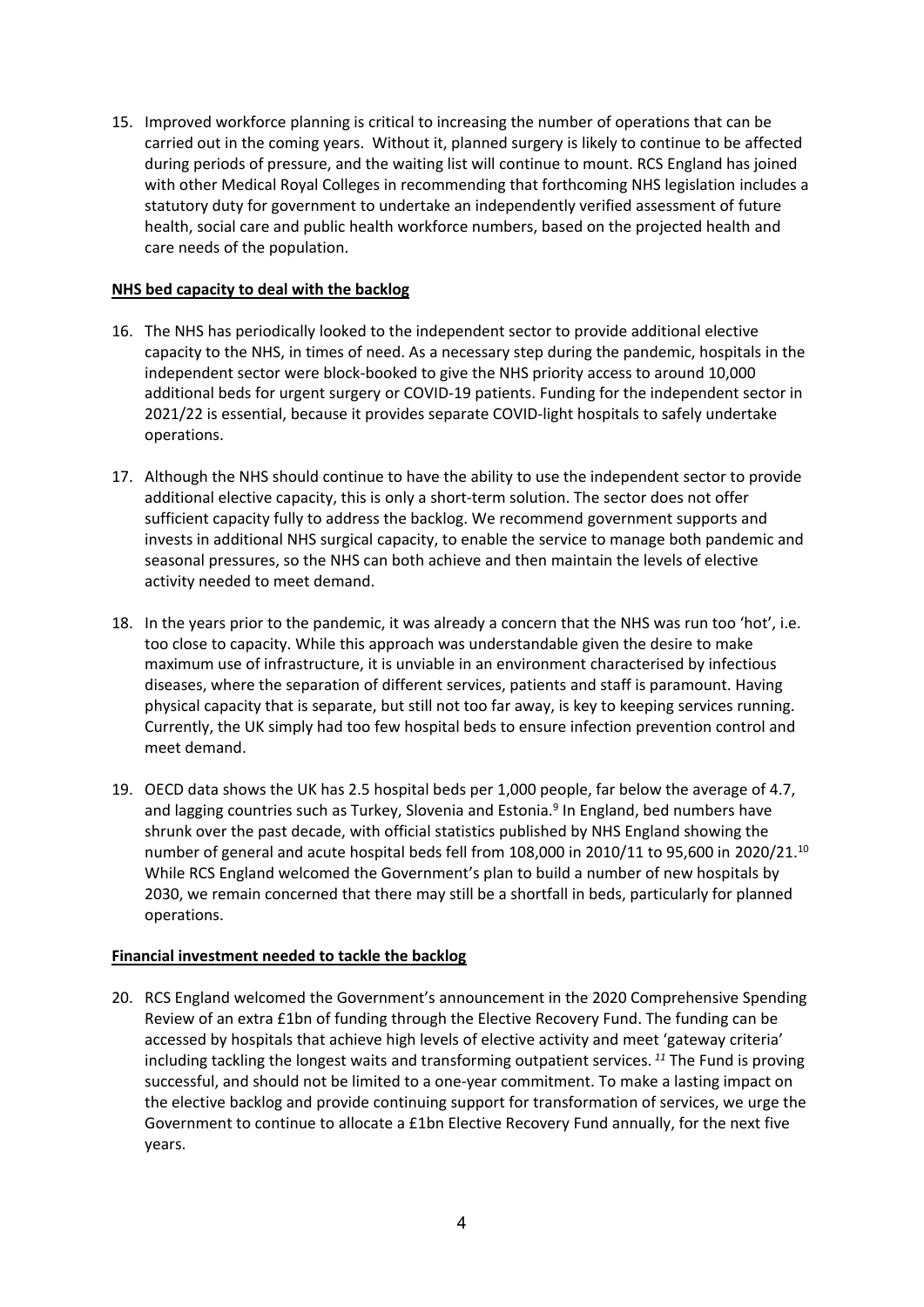- 21. However an extension of the Elective Recovery Fund alone will not suffice. The continuing presence of COVID-19 necessitates ongoing infection prevention control measures that add further staff and infrastructure costs. Furthermore, the service faces higher demand as patients who stayed away during the pandemic return for treatment, and as delayed or cancelled operations are rescheduled. So the total funding allocation for the NHS needs to be raised to meet increased demand for services and provide them safely.
- 22. Even before the pandemic, patients faced long waits for operations, and provision of surgery was often dependent on winter pressures. For example, in January 2018, NHS England advised hospitals to cancel all elective surgery for a month when a spike in flu cases led to bed shortages. This policy contributed to a significant backlog of elective surgery that the NHS was unable to recover from. Surgical services need to be more sustainable, instead of returning to a stop-start' model, where thousands of planned operations are cancelled or postponed when the system comes under pressure. Any stoppage means a waste of expensive resource, and when the system is 'switched back on', surgical teams find it impossible to catch up due to a lack of spare capacity.
- 23. Therefore in the long term, RCS England believes investment is needed to increase the number of doctors and hospital beds in line with the Organisation for Economic Co-operation and Development (OECD) average. As detailed in the previous section, we believe this would help the NHS to reduce the backlog, meet the growing demand from an ageing population and ensure the sustainability of surgical services.

## **Reform and redesign of surgical services to deal with the backlog**

- 24. During the pandemic, RCS England recommended the establishment of COVID-light 'surgical hubs' where elective surgery is separated from emergency admissions, and COVID-19 transmission is limited. This was to reduce the risk of surgical patients contracting COVID-19 during or after surgery, and avert the associated increased risk of mortality and pulmonary complications.<sup>12</sup> COVID-light surgical hubs have proven essential for the continuation of planned surgery because they provide a protected environment for patients to be treated, and mean that staff and beds can be effectively ring-fenced from emergency care. They have also helped to expand capacity and improve efficiency by bringing skills and resources together under one roof.
- 25. For surgical staff, this can mean not working at the hospital they previously worked at, but instead following the surgical patients to the hub. For patients, this can mean that they do not get their operation in their nearest hospital, but in a nearby 'surgical hub' hospital. In a Savanta ComRes survey undertaken in May 2021 for RCS England, 73% of UK adults said that if they needed an operation, they would be willing to travel to a surgical hub if it was not their nearest local hospital.
- 26. While the surgical hub model is not a 'one-size-fits-all' solution, in some areas, such as London and Northumbria, they have been crucial to establishing an elective recovery programme for high volume low complexity procedures (e.g. hip and knee replacements) and specialised procedures (e.g. cancer surgery). We have seen a range of different surgical hubs develop as local areas adapt the model to their needs. Some have been set up as separate areas within the main hospital, while others have been established on different sites. Groups of hospitals have collaborated to keep services going safely and avoid stoppages. For example, The Royal National Orthopaedic Hospital NHS Trust has acted as a hub to treat adults and children with complex spinal and orthopaedic conditions across north central London.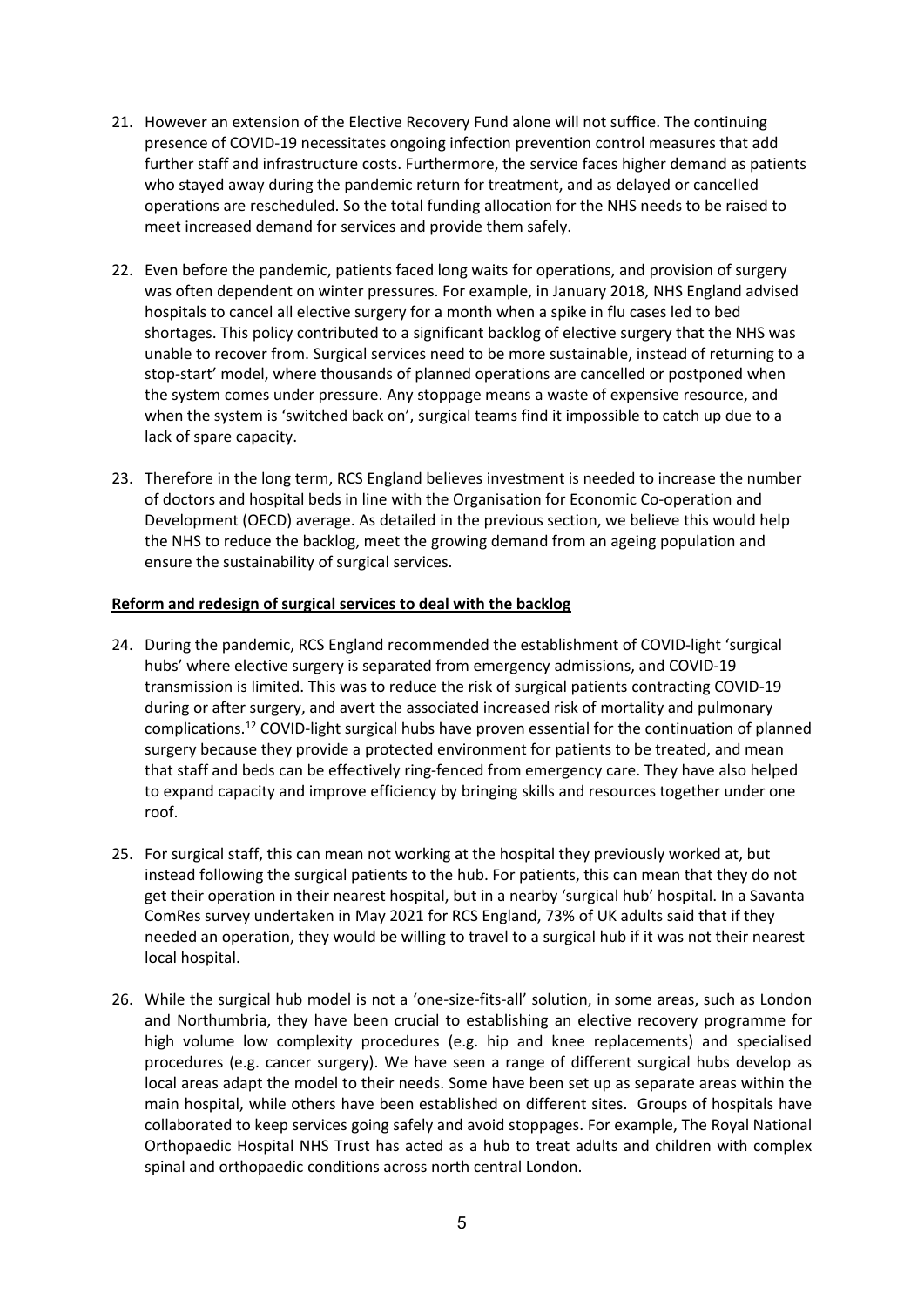- 27. In Croydon University Hospital, an 'elective centre' was launched at the hospital to restart surgery following the pandemic, with 10 theatres and 28 beds ring-fenced for surgical patients. The centre has strict infection control policies and controlled access to protect staff and patients from COVID-19. In a separate part of the hospital, emergency admissions and COVIDpositive patients are treated. Through this model, elective productivity returned to over 100% of pre-lockdown levels for routine procedures and Croydon Hospital's waiting times were the second lowest compared to eight other London hospitals in February 2021.<sup>13</sup>
- 28. Elsewhere, Barking, Havering and Redbridge University Hospitals NHS Trust (BHRUT) deployed a three-pronged approach of (i) increasing the number of surgical procedures through extended weekend operating, additional staff to pre-assess patients and dedicated ITU beds to avoid lastminute cancellations (ii) enhancing outpatient services with additional weekend clinics and targeted drives to reduce waits for first appointments and (iii) workforce innovation (an Enhanced Surgical Team bolstered by training programmes and Surgical Advanced Nurse Practitioners). The Elective Recovery Fund was key to supporting this approach.
- 29. Meanwhile, St George's University Hospitals NHS Foundation Trust built a modular unit in the car park of Queen Mary's Hospital in Roehampton. It was constructed in less than four months and started treating patients in June 2021. The hub is available for patients from across south west London requiring day surgery procedures, such as urology, vascular and general surgery procedures. It has four dedicated operating theatres along with a recovery area, and can facilitate approximately 120 procedures a week. $^{14}$
- 30. We welcomed NHS England's £160 million investment in May 2021 for 'accelerator sites' to explore and test new ways to reduce the elective backlog. Devon ICS' initiative involves investing in Exeter's NHS Nightingale hospital, which was decommissioned as a COVID-19 hospital earlier this year, to provide extra capacity for orthopaedic surgery, ophthalmology, rheumatology and diagnostic services. The facility will include two operating theatres for day case elective orthopaedic procedures, such as hip and knee replacements.<sup>15</sup>
- 31. RCS England believes that widening the adoption of surgical hubs in appropriate specialties, with support for local infrastructure and staffing, will help ensure surgical services are more sustainable and better protected against future COVID-19 waves or 'winter pressures'. This will require both substantial investment and local support, but is key to achieving and exceeding pre-pandemic levels of activity, and maintaining activity year-round. Without this investment and support, we will be unable to reduce the record backlog in surgical care the NHS now faces.

**Contact:** For further information about this response please contact the Royal College of Surgeons of England's public affairs team at [publicaffairs@rcseng.ac.uk](mailto:publicaffairs@rcseng.ac.uk)

<sup>1</sup> NHS England, 'Consultant-led referral to treatment waiting times', 12 August 2021

<sup>2</sup> NHS England, 'Consultant-led referral to treatment waiting times', 12 August 2021

<sup>3</sup> Institute of Fiscal Studies, 'Could NHS waiting lists really reach 13 million?' 8 August 2021

<sup>4</sup> National Voices, 'Improving our understanding of the experience of waiting for elective care', February 2020

<sup>5</sup> Academy of Royal Medical Colleges, NHS Confederation, NHS Providers, the British Medical Association, the Royal College of Nursing and Unison [letter](https://i.emlfiles4.com/cmpdoc/7/9/6/1/1/3/files/13830_letter-to-the-prime-minister---nhs-workforce.pdf?utm_campaign=342828_PRESS%20RELEASE%3A%20Urgent%20action%20needed%20to%20address%20chronic%20undersupply%20of%20NHS%20staff&utm_medium=email&utm_source=NHS%20Confederation&dm_i=6OI9,7CJ0,2M7O7O,UMPB,1) [to](https://i.emlfiles4.com/cmpdoc/7/9/6/1/1/3/files/13830_letter-to-the-prime-minister---nhs-workforce.pdf?utm_campaign=342828_PRESS%20RELEASE%3A%20Urgent%20action%20needed%20to%20address%20chronic%20undersupply%20of%20NHS%20staff&utm_medium=email&utm_source=NHS%20Confederation&dm_i=6OI9,7CJ0,2M7O7O,UMPB,1) [the](https://i.emlfiles4.com/cmpdoc/7/9/6/1/1/3/files/13830_letter-to-the-prime-minister---nhs-workforce.pdf?utm_campaign=342828_PRESS%20RELEASE%3A%20Urgent%20action%20needed%20to%20address%20chronic%20undersupply%20of%20NHS%20staff&utm_medium=email&utm_source=NHS%20Confederation&dm_i=6OI9,7CJ0,2M7O7O,UMPB,1) [Prime](https://i.emlfiles4.com/cmpdoc/7/9/6/1/1/3/files/13830_letter-to-the-prime-minister---nhs-workforce.pdf?utm_campaign=342828_PRESS%20RELEASE%3A%20Urgent%20action%20needed%20to%20address%20chronic%20undersupply%20of%20NHS%20staff&utm_medium=email&utm_source=NHS%20Confederation&dm_i=6OI9,7CJ0,2M7O7O,UMPB,1) [Minister,](https://i.emlfiles4.com/cmpdoc/7/9/6/1/1/3/files/13830_letter-to-the-prime-minister---nhs-workforce.pdf?utm_campaign=342828_PRESS%20RELEASE%3A%20Urgent%20action%20needed%20to%20address%20chronic%20undersupply%20of%20NHS%20staff&utm_medium=email&utm_source=NHS%20Confederation&dm_i=6OI9,7CJ0,2M7O7O,UMPB,1) 19 April 2021 <sup>6</sup> Organisation for Economic Co-operation and Development (2019), 'Health at a glance 2019', p 173

<sup>7</sup> Health Foundation, 'Building the NHS nursing workforce in England', December 2020

<sup>8</sup> Joint Committee of Surgical Training, Association of Surgeons in Training, British Orthopaedics Trainees' Association, Confederation of Postgraduate Schools of Surgery. 'Maximising training: